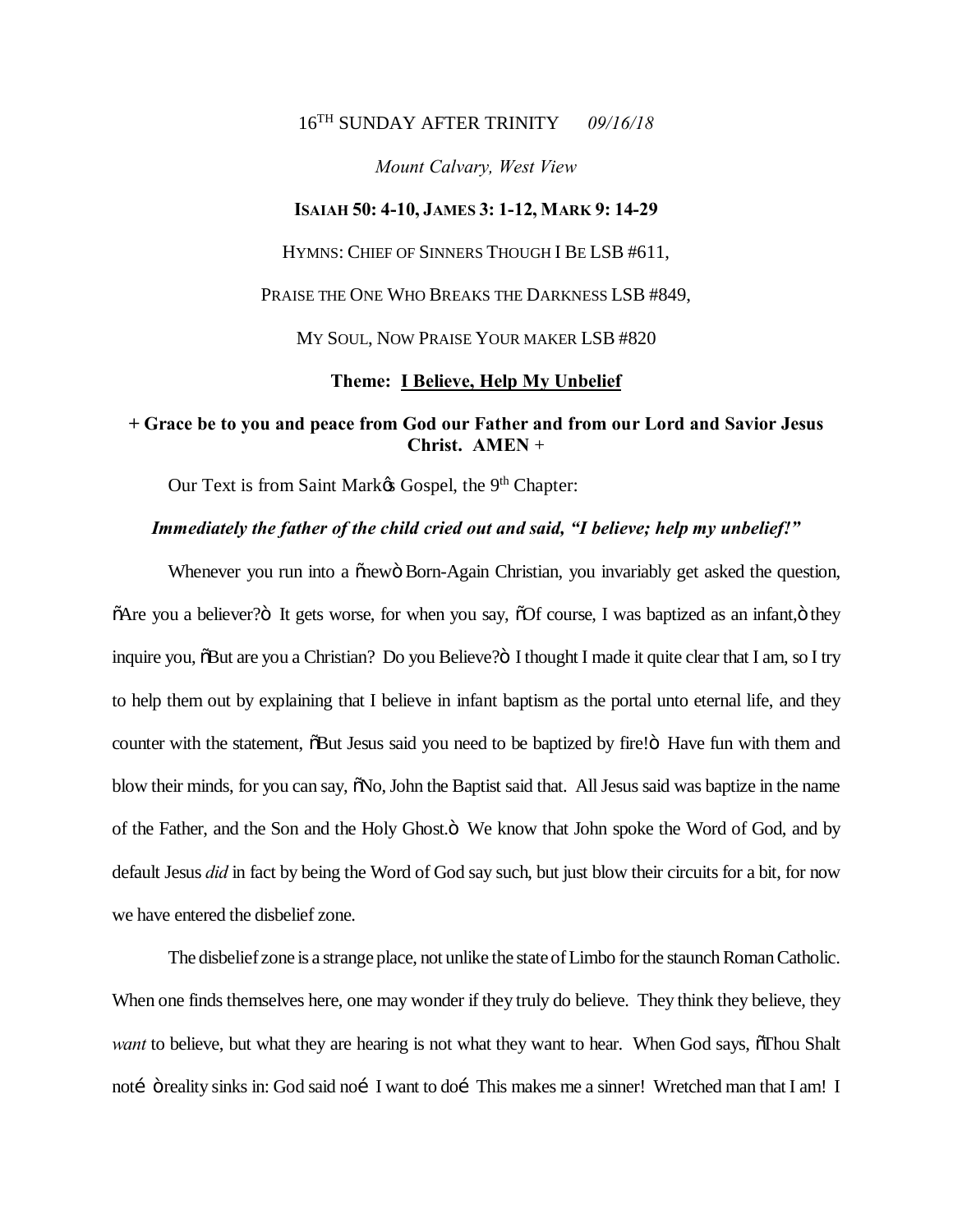want to stop, but I keep doing the same things! There is no hope! I cannot save myself! We then turn to the Lord much as the father in our text, and say, "*If You, Lord, can do anything, have compassion on us and help us*  $\ddot{o}$  It was almost a wonderful Lutheran confession of faith. The problem was that little word *IF*.

As James told us already, our tongue gets us into a myriad of trouble. With it we bless the Lord, and when we leave here we curse people who are made in the likeness of God.  $\ddot{\text{o}}$ But they were being mean, and not at all Christlike!" Does that give you the right to curse them? When you fail, and act less than lovingly towards your fellow man, especially Christians, are they allowed to curse you? When we put ourselves in anotheros shoes, much as Paul did in our hymn that we opened our worship with, we find that we are much worse sinners than the people who seemingly sin against us. Some have said to illustrate my point,  $\delta$ Do not point, for there are three fingers pointing at you. $\ddot{o}$  Pointed illustration I am sure, but we do not have to point to understand we are woefully short in obeying God and trusting Him above all things.

God tells us to trust in Him above ALL things. So whether we have been wronged by another, wronged by self, or just suffer under the sever weight of life that pushes us into the dark pit of depression and despair of God $\alpha$  mercy, we need to be like this father in our text, acknowledge that we have not kept the wonderful Word of God in our heart, and have forgotten Isaiah 50, verse 10: *Who among you fears the LORD and obeys the voice of His servant? Let him who walks in darkness and has no light trust in the name of the LORD and rely on his God.* This is the best advice for every person in destress. We should be good little Jews, and have Tefillin on foreheads and wrists - hey, let us really go nuts and buyout Amazon, and have Tefilins on every exposed surface of the body! That way, we will always remember key verses, and how to speak rightly to our God and neighbor and we will not be caught with out tongues wagging and getting us in trouble all the time!

Oh, if only it were so easy! Jesus knows our frailty. He knows we cannot keep even one iota of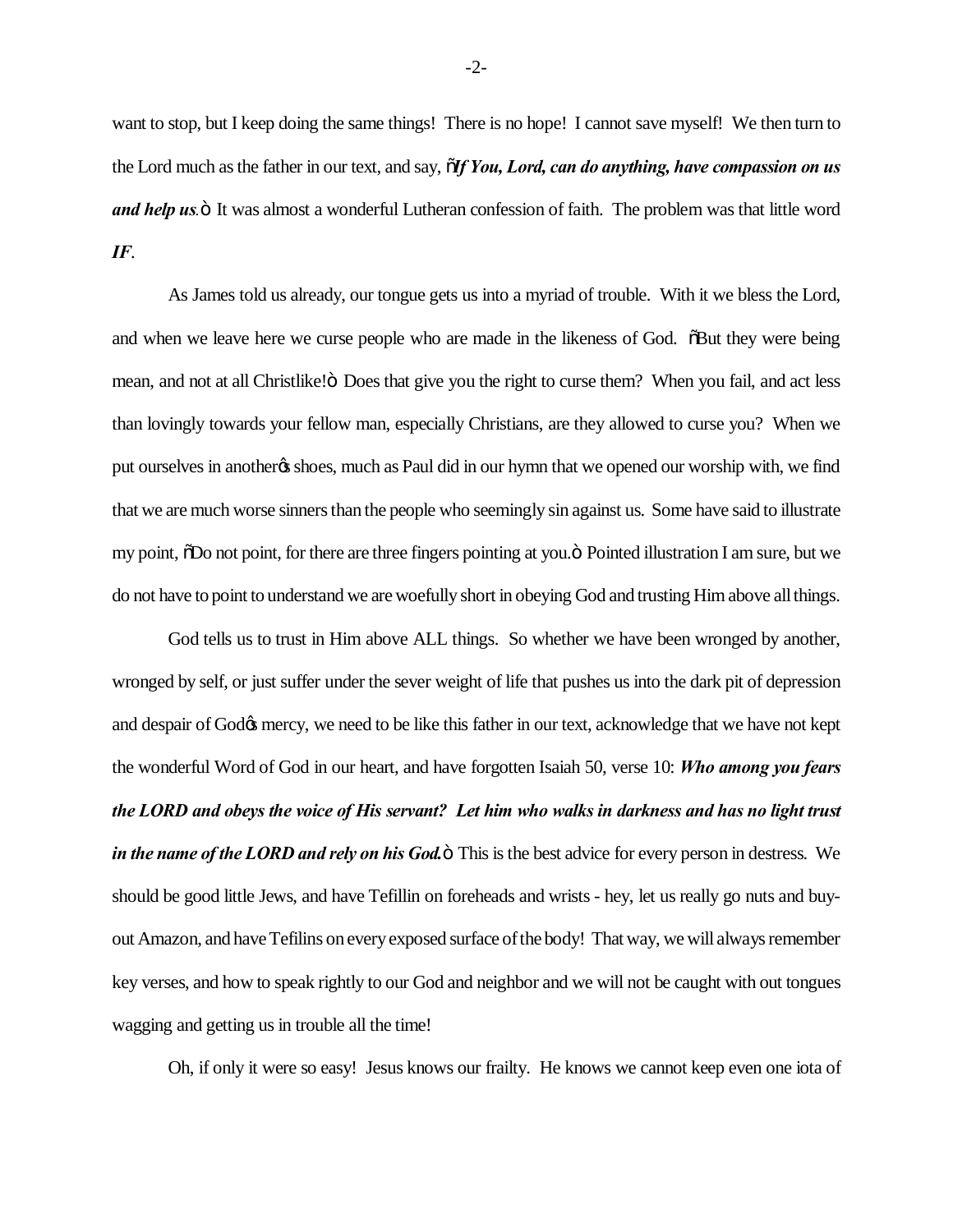the law, let alone keep the whole of it. That is why He came Himself, born of the virgin, and lived that life that you cannot so that you can live. The father asked,  $\tilde{\mathbf{d}}f$  you can do anything..<sup>*"*</sup> and Jesus seemed to react negatively to this comment. As well He should, for not only has He done *anything*, He will and has done, as we saw last week, ALL things 6 well! He can take away your frailty in keeping the whole law; He can heal your broken spirit; He can stand you firm in the faith in the face of every weakness, for He sets your face like flint in the power of the Holy Ghost in you through faith in His redeeming act that allows you to move from this world to the next. You can stand firm in Jesus, for He has given you strength in His Word, Power in His forgiveness, and as an added bonus, other Christians to help you bear one another<sub>os</sub> burdens.

I admit, this is the one thing I forget a lot. I have no problem assisting others with their burdens, for I truly do believe that my burdens are incredibly easy, and unbelievably light and can take on any and all burdens presented to me to assist others as needed. To me, the yoke of God is easy because I have an incredible faith given to me in the Word and I have trusted it all my days and continue to do so. I have seen and heard the mighty power of God and have no doubt He will continue to do even more amazing things until He comes again! Yet, as I travel this vale of tears He has given me my wife, my family, my congregation, my synod, and the Church Universal 6 all as wonderful life companions to assist me on my life $\alpha$  journey. I can rely on them as well as they can rely on me to get through this life in Faith and trust in God and His forgiveness. I mention this only to show you that you have a tremendous network of assistants to help you in any trouble, and it begins with the simple declaration of faith,  $\delta I$  Believe; Help My Unbelief." There is no shame in understanding that our sins show unbelief in the time we commit them. The shame is when we deny they are there, or even need forgiveness. We have Word and Sacrament ministry and the forgiveness we receive from others to assist in the growth of faith.

The son and the father in our text were in great despair. Jesus showed them that faith heals all

-3-